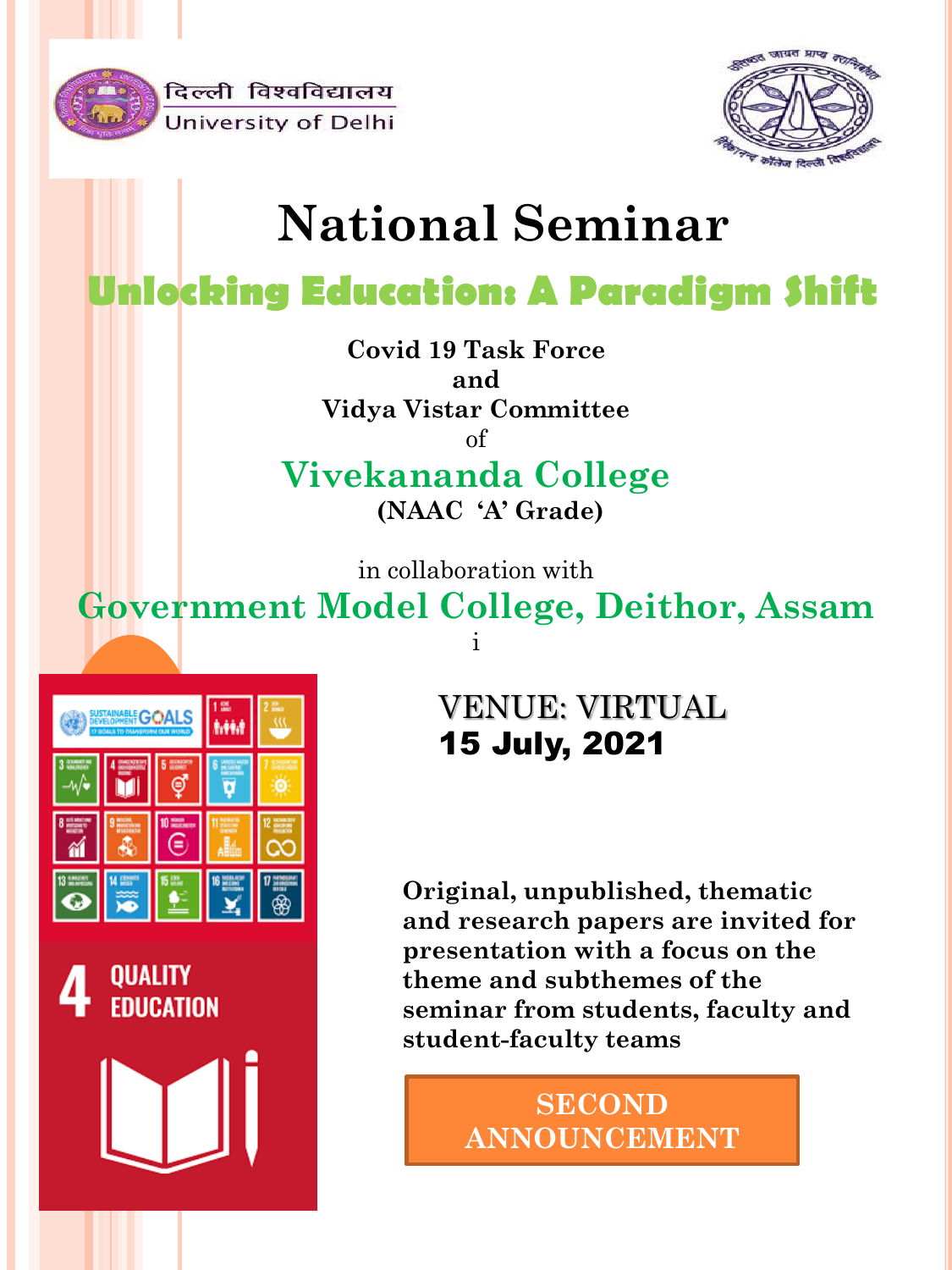# **UNLOCKING EDUCATION: A PARADIGM SHIFT, DATE : 15 JULY 2021**

#### **Concept Note:**

- India's education system got disrupted and experienced an ocean of challenges and transformations due to the Covid-19 pandemic beginning 15 March 2020, impacting almost 300 million students in schools and colleges. This challenge, however, gave rise to a new beginning. It served as an opportunity for Indian educational institutions to bring digitalization to the forefront. A majority of the educational organizations offered teaching-learning platforms and educational services on a virtual mode. This has created a new era in the history of education of India. However, the grass was not green for all. Online and virtual mode of learning had its own challenges particularly for the students living in remote environments and/ or with restricted resources. Especially for girls, being out of college increased the risk for exploitation, early marriage, violence, and other threats. Moreover learning is a two way process and virtual classes has its own limitations. Reduced peer interaction, restrictions in field-based activities, small housesbig families, etc. have contributed to stress, anxiety, and other health problems among students.
- Now with the launch of vaccination for Covid-19 and drastic reduction of reported cases of daily infection, the process of phased unlocking of educational institutions has started. Unlocking educational institutions is a task that requires careful planning, constant vigil, and strict adherence to precautionary measures for Covid-19. Thus this seminar has been planned to know the hidden experiences, thoughts, and ideas about the Covid-19 pandemic, virtual-teaching learning, and planning for future academic growth.

#### **Objective of the Seminar:**

- To provide a platform for trans-disciplinary interactions between various stakeholders
- To suggest methods and best practices in education (both in the virtual and classroom paradigm)
- To identify innovative approaches that can provide support to bring positive changes in the learning environment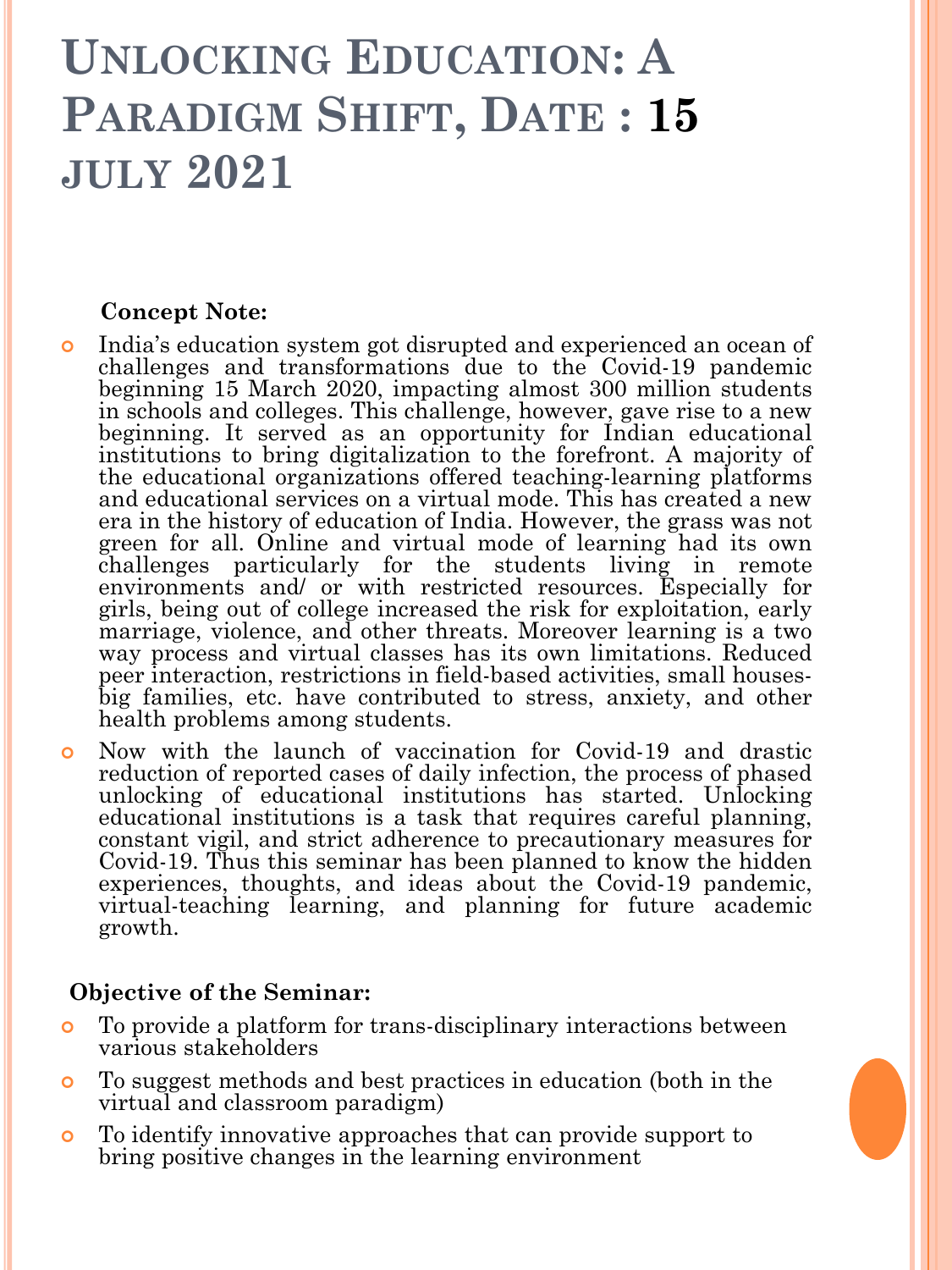# **THEMES OF THE SEMINAR**

- **o** Digital learning during the pandemic.
- How essential is e-classroom to achieve respective learning outcomes?
- E-Practicals and virtual laboratories my experience.
- Infrastructural challenges for the new normal.
- Equity and equality virtual learning.
- Cases studies of best learning opportunities in challenging times of global crisis.

## **Save the Dates**

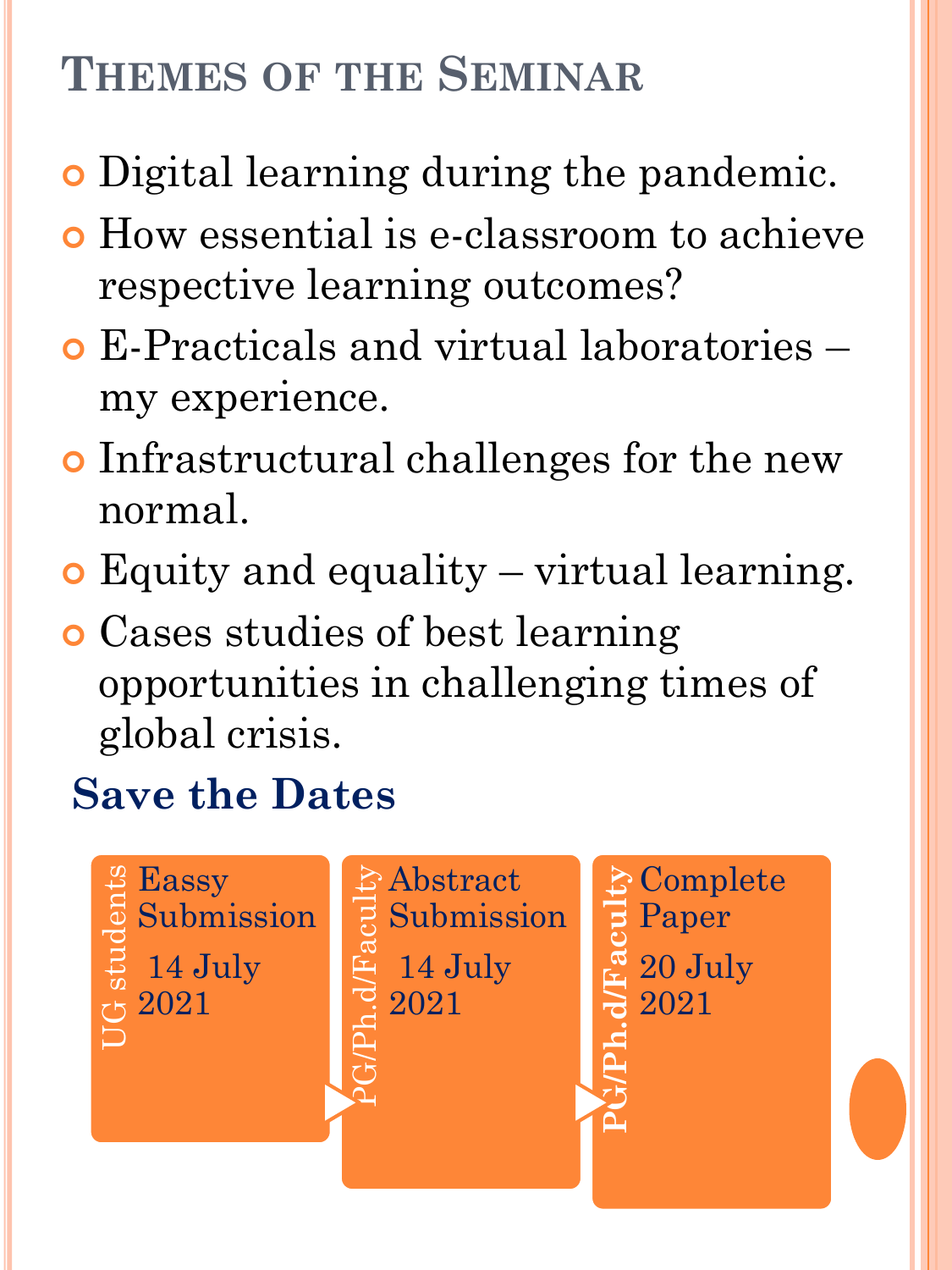## **CALL FOR PAPERS/ ABSTRACT**

Original, unpublished, thematic reviews and research papers are invited for presentation. Papers should focus on the theme and subthemes of the seminar. Case studies or innovative ideas may also be presented. Participation is free. There will be two categories:

|             | <b>PG/PhD Students/ Faculty</b>                                                                                                                                    | <b>UG Students</b>                                                                                                                                                                                                                                                                                                                                                                                                                                                                                                                                                                                                                                                                                                                                                                                                                                                                                                                                                                                                                                                                                            |
|-------------|--------------------------------------------------------------------------------------------------------------------------------------------------------------------|---------------------------------------------------------------------------------------------------------------------------------------------------------------------------------------------------------------------------------------------------------------------------------------------------------------------------------------------------------------------------------------------------------------------------------------------------------------------------------------------------------------------------------------------------------------------------------------------------------------------------------------------------------------------------------------------------------------------------------------------------------------------------------------------------------------------------------------------------------------------------------------------------------------------------------------------------------------------------------------------------------------------------------------------------------------------------------------------------------------|
| <b>TEL:</b> | Title Page: Name of Paper,<br>Name of<br>Author(s), Designation and Affiliation of<br>Author(s), Email and contact number of<br>Author(s).                         | $\blacksquare$<br>Students can send their Essay/ Write-up/<br>Case Study on the above themes.<br>Word limit is between 1200-2000 words.<br>$\blacksquare$<br>Entries should be in word format only.<br>$\blacksquare$<br>Hand written entries will not be accepted.<br>$\blacksquare$<br>The write-up can be either in Hindi/<br>$\blacksquare$<br>English/ Sanskrit (provided the same<br>medium in used throughout).<br>Entries should be original.<br>Entries will be subjected to plagiarism<br>$\blacksquare$<br>check.<br>Copied<br>entries<br>will<br>not<br>be<br>entertained.<br>$\blacksquare$<br>The write-up will be evaluated on the<br>basis of the following criteria: (a) Clarity<br>of thought (b) Content (c) Creativity (d)<br>Coherence and organization in structure<br>(e) Language expression and style.<br>Winning entries will be published in Isha,<br>$\blacksquare$<br>the annual college magazine.<br>Certificates will be provided to both<br>٠<br>winners and participants.<br>Shortlisted papers will be published in<br>$\blacksquare$<br>Isha, the annual college magazine. |
|             | Length: Minimum 3500 to Maximum 5000<br>words.                                                                                                                     |                                                                                                                                                                                                                                                                                                                                                                                                                                                                                                                                                                                                                                                                                                                                                                                                                                                                                                                                                                                                                                                                                                               |
| ٠           | Font: Times New Roman 12 with 1.0<br>spacing in Word File.                                                                                                         |                                                                                                                                                                                                                                                                                                                                                                                                                                                                                                                                                                                                                                                                                                                                                                                                                                                                                                                                                                                                                                                                                                               |
| ٠           | <b>Tables</b><br>Figures:<br><b>Should</b><br>and<br>be<br>sequentially numbered and have reference<br>in the text.                                                |                                                                                                                                                                                                                                                                                                                                                                                                                                                                                                                                                                                                                                                                                                                                                                                                                                                                                                                                                                                                                                                                                                               |
| <b>CO</b>   | Title of figure should be placed below and<br>title of table should be placed above the<br>table.                                                                  |                                                                                                                                                                                                                                                                                                                                                                                                                                                                                                                                                                                                                                                                                                                                                                                                                                                                                                                                                                                                                                                                                                               |
| п           | If secondary data has been used, the<br>should<br>be<br>acknowledged<br>source<br>immediately below the figure/ table.                                             |                                                                                                                                                                                                                                                                                                                                                                                                                                                                                                                                                                                                                                                                                                                                                                                                                                                                                                                                                                                                                                                                                                               |
|             | Excel file of data based graphs/ figures<br>should be attached along with the paper.                                                                               |                                                                                                                                                                                                                                                                                                                                                                                                                                                                                                                                                                                                                                                                                                                                                                                                                                                                                                                                                                                                                                                                                                               |
| п           | Photographs/ pictures, if used, should be<br>accompanied with necessary copyright<br>permissions and should be sent<br>as<br>separate attachments in a PDF format. |                                                                                                                                                                                                                                                                                                                                                                                                                                                                                                                                                                                                                                                                                                                                                                                                                                                                                                                                                                                                                                                                                                               |
|             | Margins: Margins of 1" on the left, 1" on<br>the right, 1" on the top, and 1" on the<br>bottom.                                                                    |                                                                                                                                                                                                                                                                                                                                                                                                                                                                                                                                                                                                                                                                                                                                                                                                                                                                                                                                                                                                                                                                                                               |
| ٠           | Pagination: As per the APA style on the<br>top right corner with the title of the<br>article on every page as a header.                                            |                                                                                                                                                                                                                                                                                                                                                                                                                                                                                                                                                                                                                                                                                                                                                                                                                                                                                                                                                                                                                                                                                                               |
|             | Referencing Style: APA style sixth edition.                                                                                                                        |                                                                                                                                                                                                                                                                                                                                                                                                                                                                                                                                                                                                                                                                                                                                                                                                                                                                                                                                                                                                                                                                                                               |
|             | At least one of the authors should be a<br>faculty member.<br>Shortlisted papers will be published in a                                                            |                                                                                                                                                                                                                                                                                                                                                                                                                                                                                                                                                                                                                                                                                                                                                                                                                                                                                                                                                                                                                                                                                                               |

**journal.**